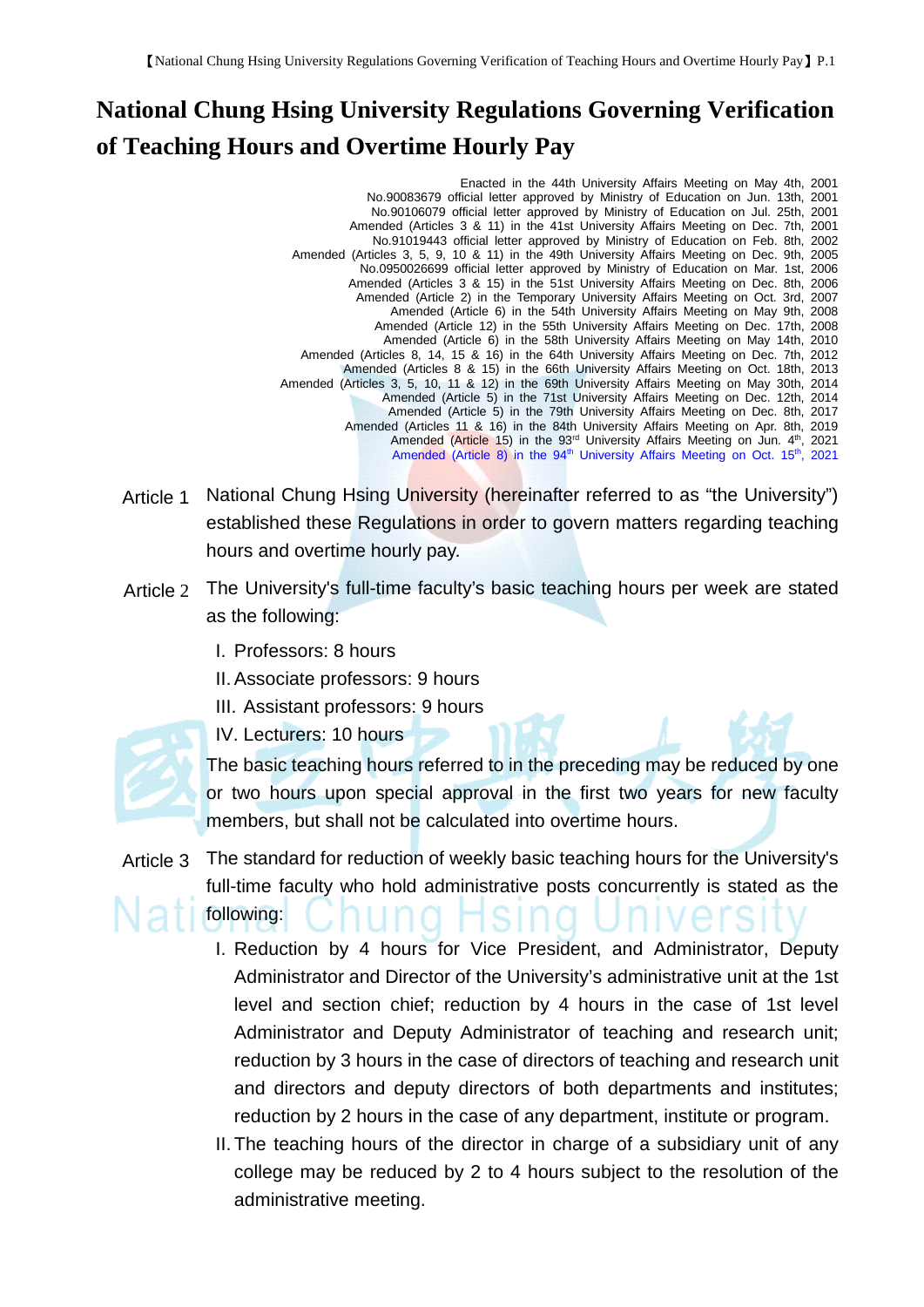III. The teaching hours of faculty members assuming multiple part-time administrative posts may be reduced by no more than 4 hours.

Faculty members holding concurrent administrative posts other than the ones referred in the preceding paragraph shall comply by the content of special approval.

The reduced hours shall not be calculated into overtime hours, however, if the administrative post does not receive a manager allowance or duty allowance, the reduced hours may be calculated into the overtime hours.

- Article 4 The teaching hours of the University's full-time faculty members may be reduced by one hour but no more two hours per week per graduate student under guidance, but the reduced hours shall not be calculated into overtime hours.
- Article 5 Faculty members of the University who holds the posts of principal investigators of a contracted collaboration project between industry and academia may be entitled to reduction of teaching hours by one or no more than two hours per week, but the reduced hours shall not be calculated into overtime hours.

Industry and academia collaboration projects here include research projects commissioned by the Ministry of Science and Technology, University Social Responsibility projects by the Ministry of Education, or other projects commissioned by the Central Government agencies or public legal person.

Article 6 The subjects taught by the University's full-time faculty members include "seminar discussion", "research projects" and "tutorial" and etc. The teaching hours may be calculated into the basic teaching hours (no more than two hours) upon approval of the department meeting, but cannot be calculated into overtime hours.

## Article 7 Internship courses instructed by the University's full-time faculty members may all be calculated into the basic teaching hours, but must be split into half when calculated into overtime hours.

- Article 8 In the condition where the University's full-time faculty members have insufficient basic teaching hours, they may make up for their basic teaching hours with the teaching hours spent in extension education program in the same semester—provided that the make-up hours can only make up for basic hours and no overtime hours or extension education program hours may be claimed.
- Article 9 When a University's full-time faculty member has insufficient weekly teaching hours in one semester in an academic year, the member may make up the